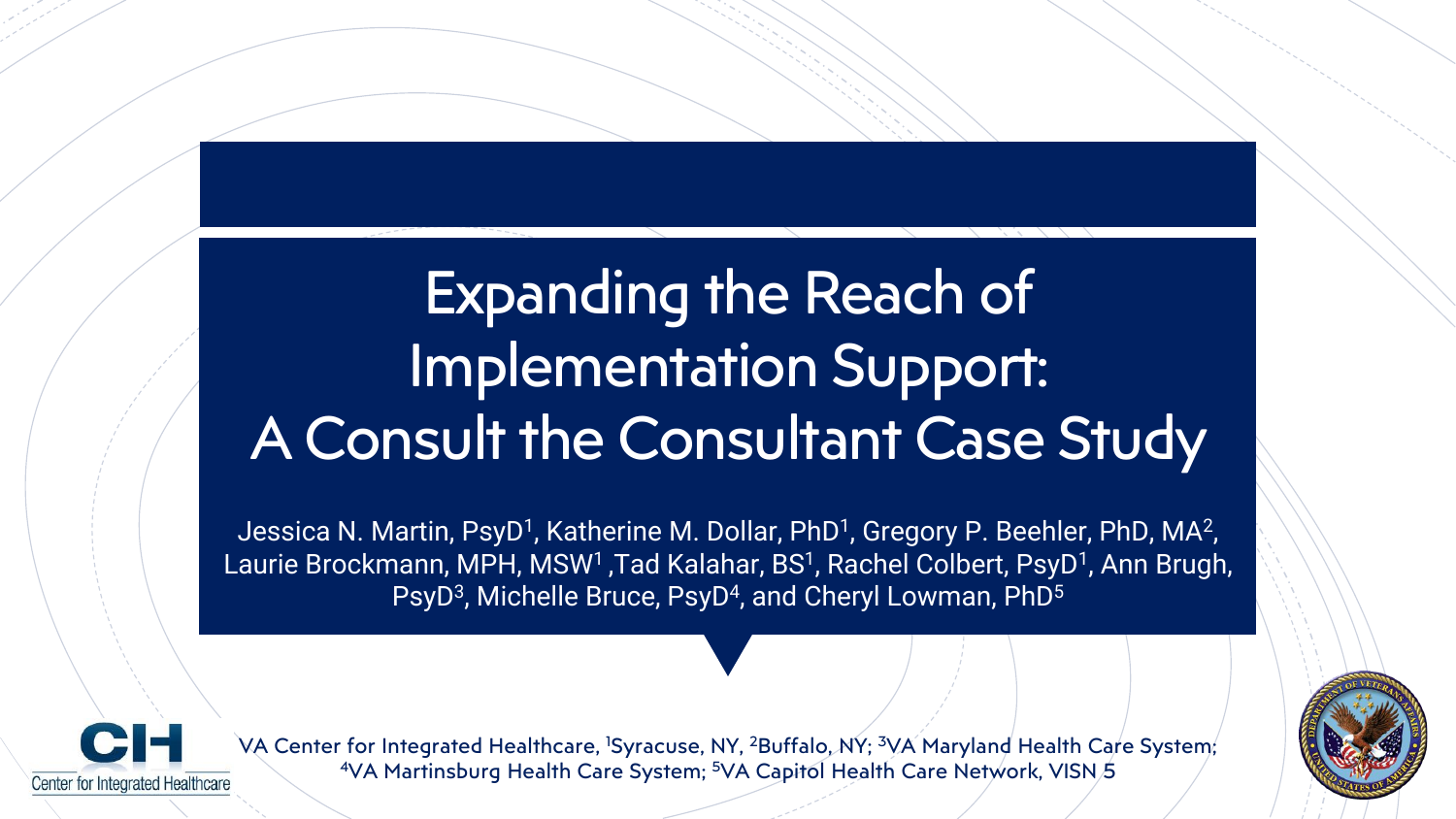# Background

- Complex programs, such as Primary Care Mental Health Integration (PCMHI), often require intensive implementation support to achieve high fidelity
- Intensive implementation efforts are costly and may not be available to all locations
- It is critical to increase operational partners' knowledge, confidence, and routine use of low-cost implementation strategies within existing organizational structures
- The process of transferring skills is not well described in the literature; thus, we developed a systems level "Consult the Consultant" (C2C) model within the Department of Veterans Affairs to transfer and adapt implementation strategies from SMEs to operational partners
- Focus of this presentation is on administrative data for one Healthcare System within the VISN pre and post implementation of the C2C model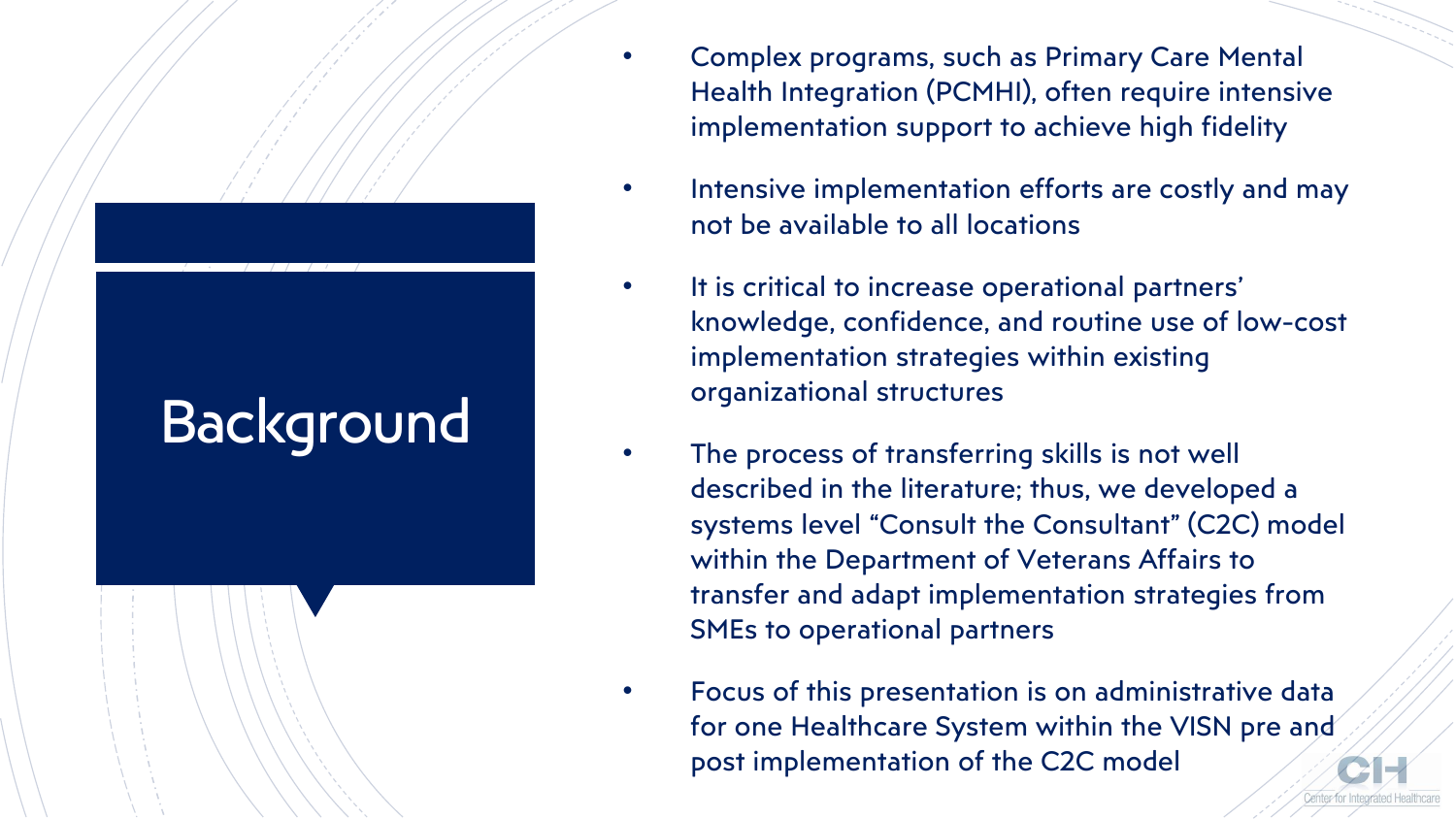#### Consultant: Implementation SME & Innovation (PCMHI) SME

Consultee: VISN Chief MH Officer

Consultee: Innovation (PCMHI) VISN Lead/Trainer

Consultee: Innovation (PCMHI) VISN **Trainer** 

Collaborative team-based consultation (iterative process):

- Consultant provides recommendations for tailored implementation strategies and training for technical skill development/refinement
- Consultees bring in contextual knowledge of each facility, program, staff, and training
- Use of data to inform discussions, goal setting, and prioritization of facility needs

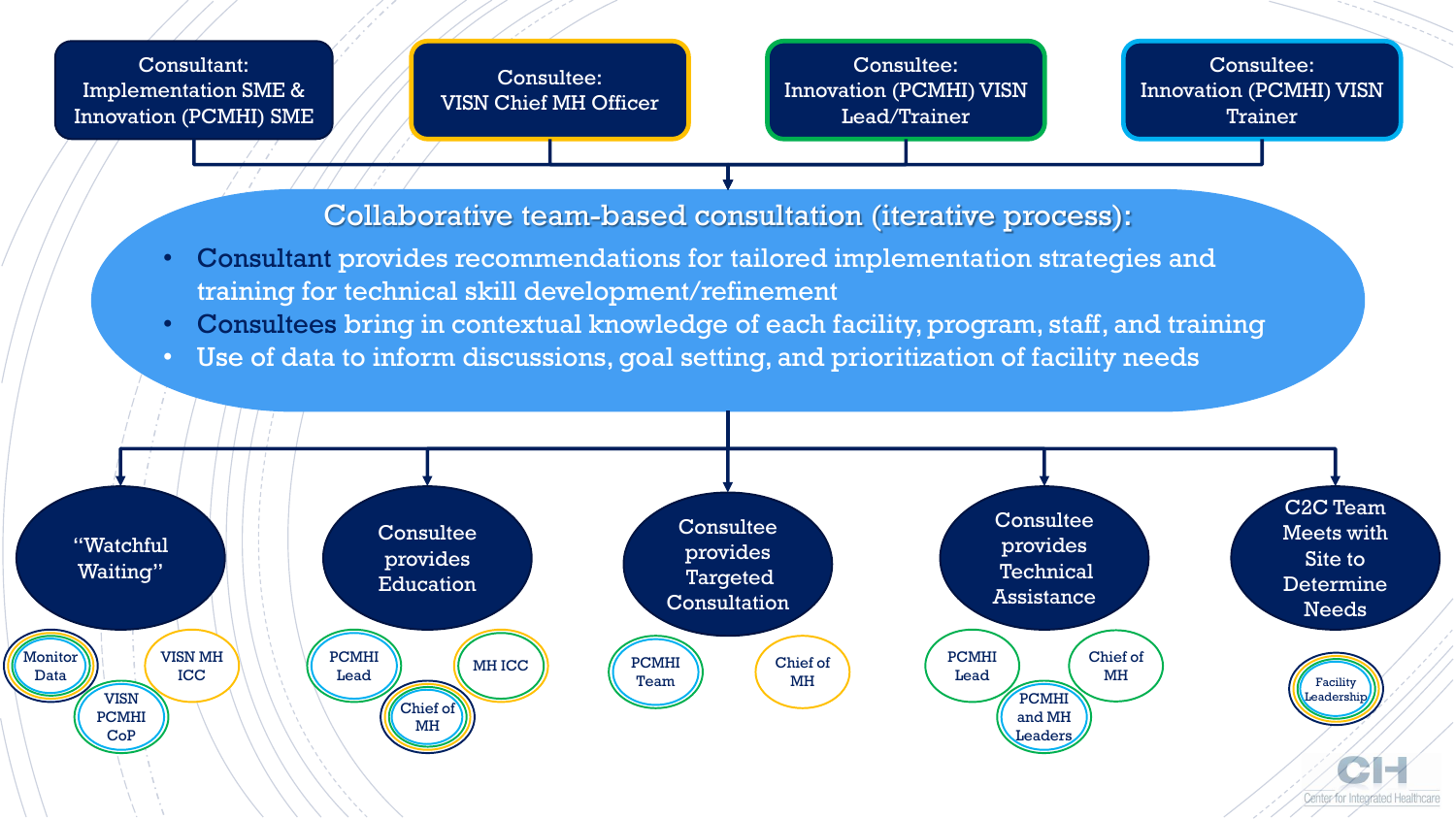# C2C Case Study Data: Growth Rates Since the First C2C Call

## Number of Veterans Receiving Same Day Access to PCMHI



# PCMHI Engagement



PCMHI Encounters

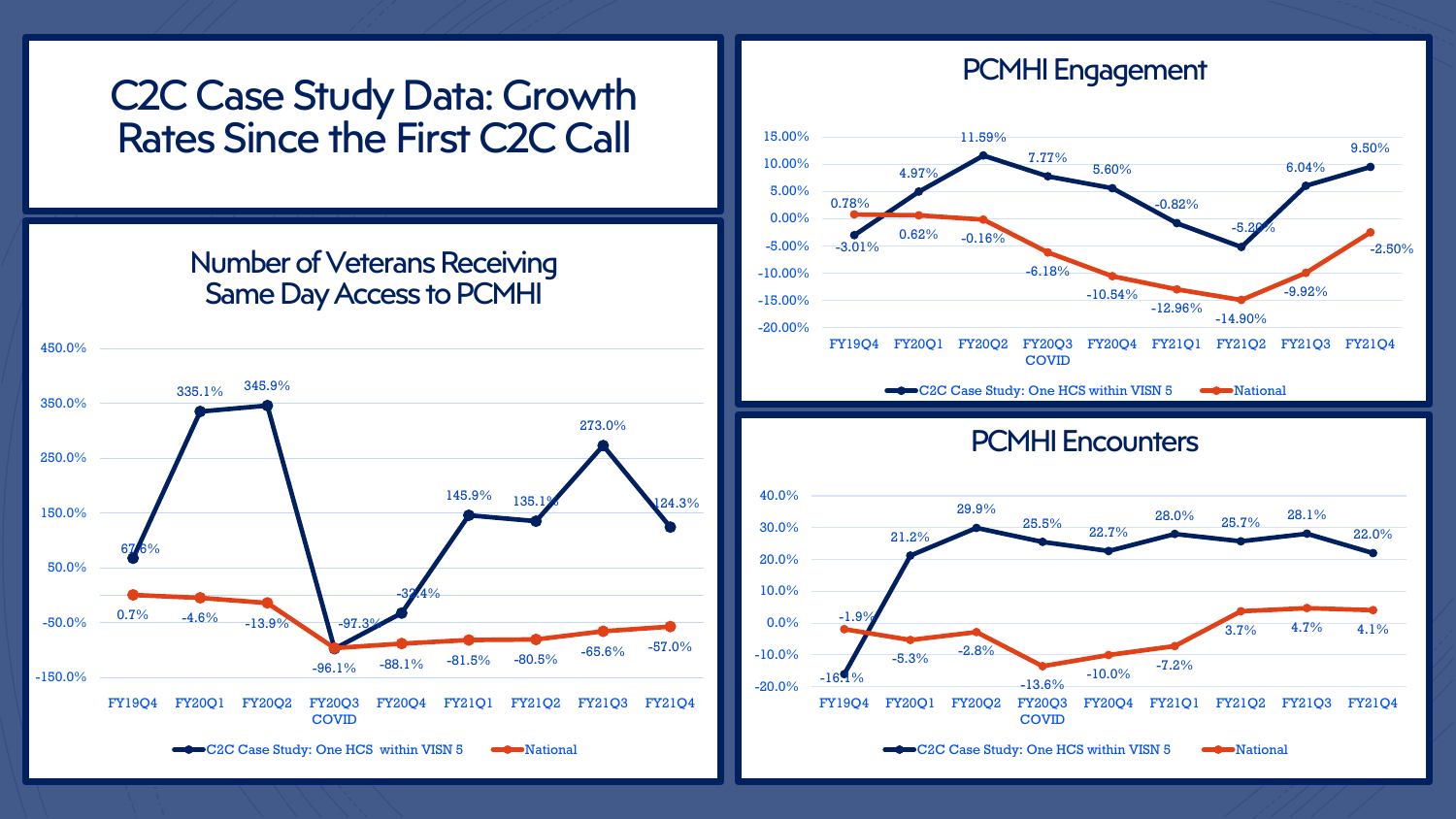# Why use the C2C model?

- **EXPromotes** *effective change management* by improving communication and consistent, concentrated follow-up
- Develops a skillset that can be applied *across initiatives* to improve implementation of key programs across VA *over time*
- **Expedites** *knowledge acquisition* and understanding of *high fidelity* implementation for the innovation among leaders
- Supports *collaboration* and *connection* among leaders, building relationships that continue *over time*